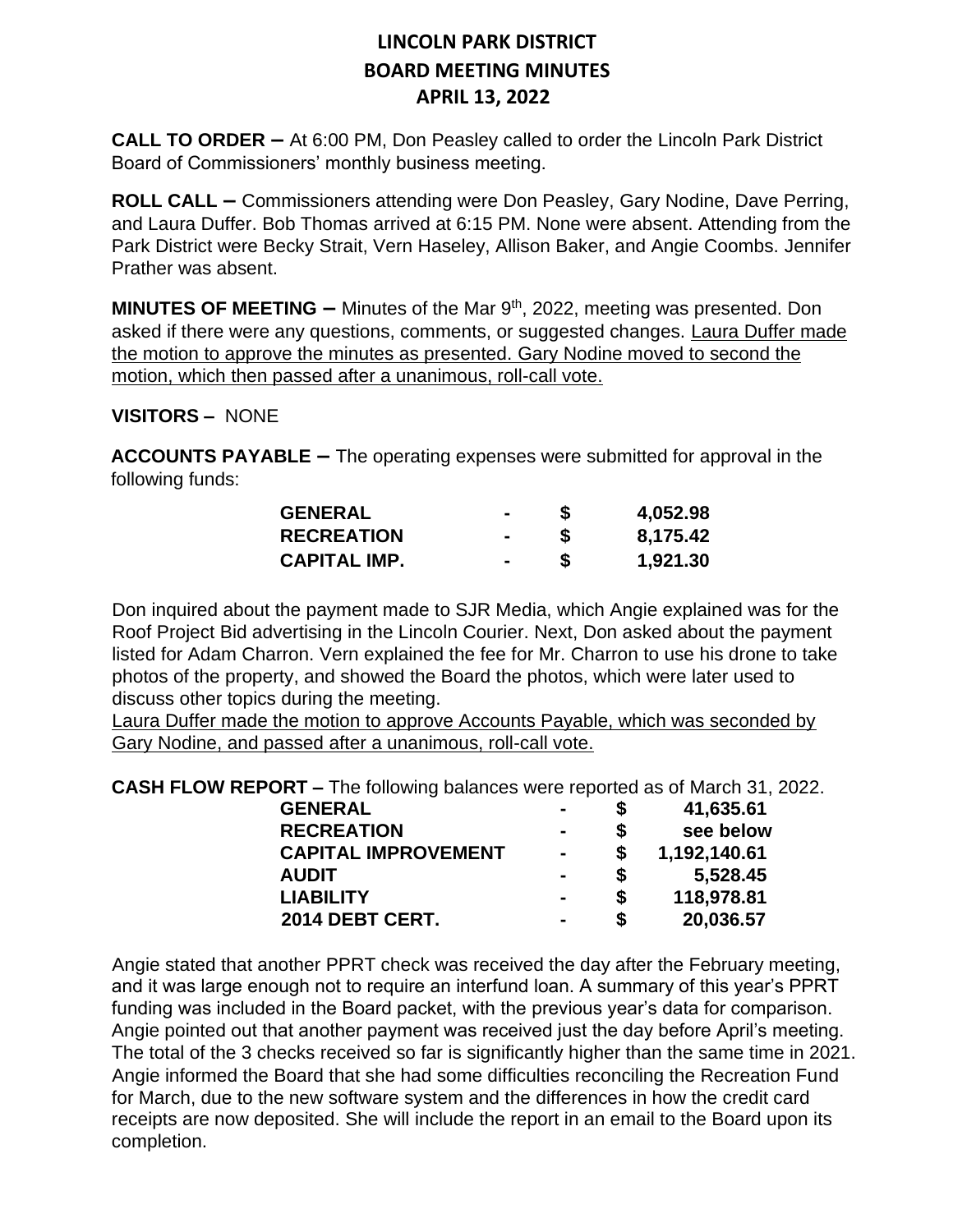### **EXECUTIVE DIRECTOR – BECKY STRAIT**

- A slideshow presentation was displayed as she spoke on a few topics:
- $\triangleright$  The open house event was held on April 2<sup>nd</sup> and had around 100-150 attendees.
	- A bounce house was purchased and is advertised as available to rent for events and birthday parties scheduled with LPD.
	- Community Partners attended:
		- Creekside
		- $4-H$
		- Community Garden group
		- Lincoln Memorial Hospital
		- WLCN's radio program "Cheap Seats" came to do a live broadcast during the event.
	- The LPD focus was on summer programs and events.
	- Registration became available for the Open House, as well as online registration.
	- It has been decided to offer more options for private pool parties this summer, as well as a new option to be held during normal operating hours.
	- Themed birthday parties are now available for booking, which will have the option to include crafts for the attendees.
	- Summer camps will begin the registration process soon and were advertised.
- ► Earth Day's Event with Creekside will be April 22<sup>nd</sup> and 23<sup>rd</sup>.
- $\triangleright$  Bike Rodeo will be held at Lincoln College on May 1<sup>st</sup>.
- $\triangleright$  The Fundraising Dance, which was to be held on May 14<sup>th</sup>, has been rescheduled until the fall due to local graduation conflicts.
- $\triangleright$  The pool is scheduled to open May 30<sup>th</sup>.
- $\triangleright$  July 4<sup>th</sup>'s Firework show is scheduled for the 3<sup>rd</sup>, but the children's parade will still be held on the 4<sup>th</sup> to avoid Sunday church traffic.
- $\triangleright$  City Parks:
	- **The Ordinance 123 is still being researched by LPD's legal counsel.**
	- **Abolishment of the Ordinance appears to possibly be more involved than first thought.** 
		- For example, the City is seeking to abolish the local Civil Service Commission, which is a normal practice for current government entities.
		- Dave asked if abolishing was possible and Don explained that Walt Landers, City Department Head, has a petition being circulated to put the matter on a ballot for a vote.
		- Dave queried if the Civil Service Commission was State Law or local government referendum.
		- Becky stated that she believes the process may be similar if the City chooses to move forward with abolishing/repeal Ordinance #123, since it was also passed by a referendum.
		- Per IAPD, there is no precedent on file regarding such an ordinance being repealed after initially passing via referendum.
		- The tax levy line items are also still being researched to try and understand what changes took place when Ordinance#123 originally passed in the 1960's.
		- Bob states that the City assumes that they gave LPD the authority to levy taxes, but Becky stated that the question is whether the City has the right to "get that tax back" if the Ordinance is successfully repealed or abolished.
		- o Becky informed the Board that the City may now be leaning away from abolishment.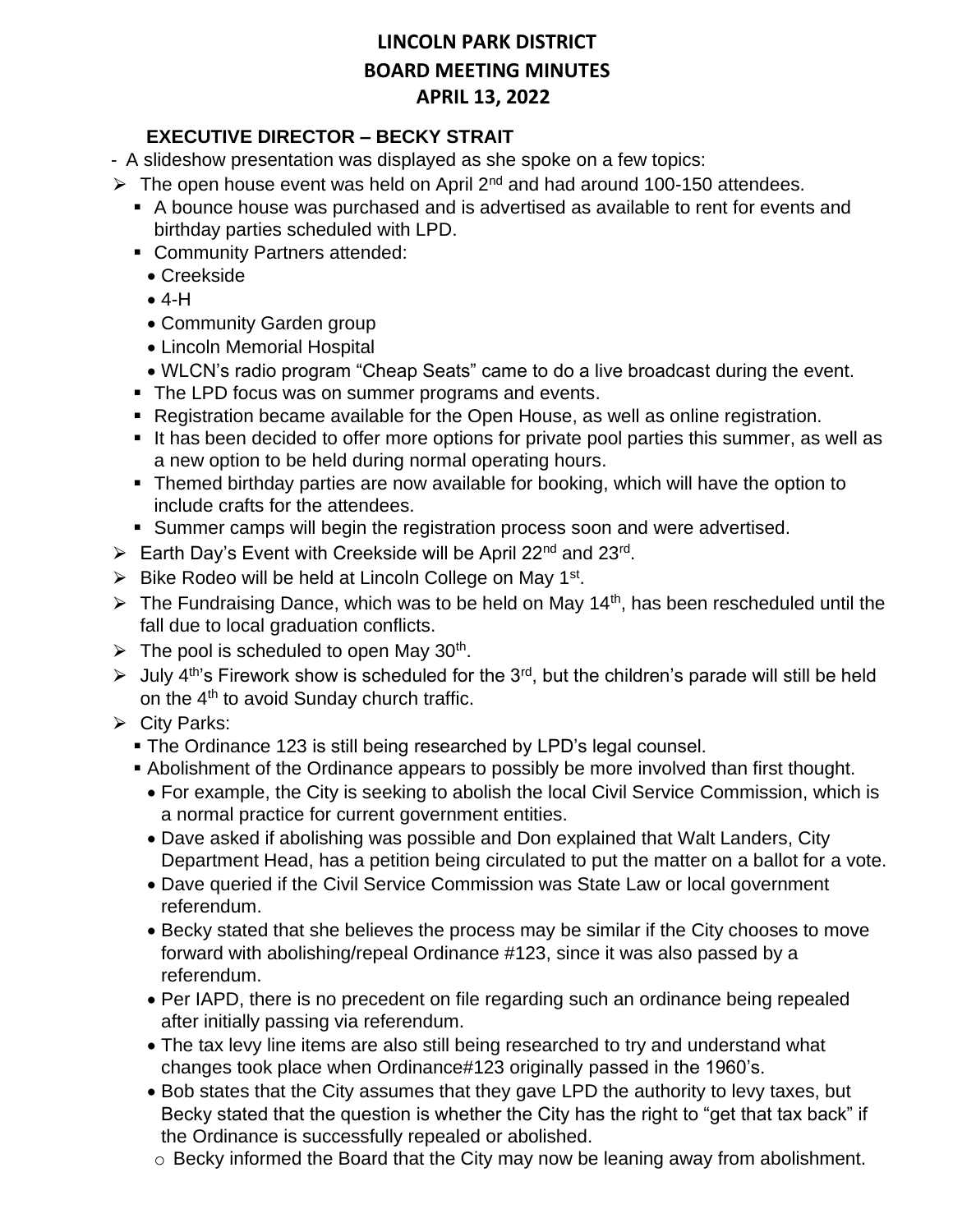- o Further research needs to be completed before another park committee meeting should be scheduled / held.
- Becky stated that LPD's legal counsel has been researching the tax line item#145 but can only find information back to the 1990's; they could still sort through old ballots.
- Bob asked if LPD should still be required to maintain the City's parks if the City is seeking to abolish the Ordinance, which Becky stated that LPD is required to.
- Bob questioned if the matter of control should be discussed again, which Don stated that the City Council has continuously expressed the desire to maintain control of their parks.
- Laura queried what the Ordinance #123 stated about control, which Angie verified that the verbiage dictates the City was to have relinquished control to LPD along with the right to levy taxes to maintain them.
- Bob states that the City should follow the terms of their own Ordinance, which relinquished their control of City owned parks.
- It was stated that Vern was asked for his input on the new pavilion to be installed within Postville Park, which is a positive, as the City had a pavilion installed a few years ago at Ray White Park with no request for input from the Park District.
- **EXECT A** Becky stated that a few newer ordinances have passed in the last few years to clarify the details of the first ordinance.
- Bob stated that he has never seen an inter-governmental agreement that did not have an "out clause" included, and Becky pointed out that the Ordinance was more official than an inter-governmental agreement.
- Gary asked if there was a way to verify that the City lost a tax levy line item when the ordinance passed originally, which Becky stated that the LPD legal counsel was researching that side of the matter as well.
- $\triangleright$  Becky informed the Board that 3 companies submitted bids for the 2022 Roof Project.
	- A summary was included in the Board's packet.
	- Becky pointed out the 3 different prices and time frames for each bid submitted.
	- Becky asked Vern to explain the "alternate cost" listed, which he stated was to include removing and covering the holes from the old vent fans.
	- **Don and Gary wanted to know why there was such a large difference in cost and** scheduling.
	- Becky explained that Ryan Benson, of The Garland Company, believes the time frames listed helps that companies remain flexible and adds freedom to their schedule with other projects.
	- Dave inquired if the project included the solar project, and if there would be any holes created in the new roof by the solar installation. Both Bob and Vern stated that there should be no holes from the solar installation.
	- Dave Perring made the motion to award the 2022 Roof Project to Kreiling, as bid. Laura Duffer moved to second the motion, which then passed after a unanimous, roll-call vote.
- $\triangleright$  The solar project is moving forward.
	- Dan Maloney, from the solar company, has informed Becky that everything is ready to go.
	- **The current step is waiting for The Garland Company to sign off their final approval on** the clamping system.
	- Dave inquired about the delay in approval, which Becky stated that it is a lower priority for the Garland Company's engineers.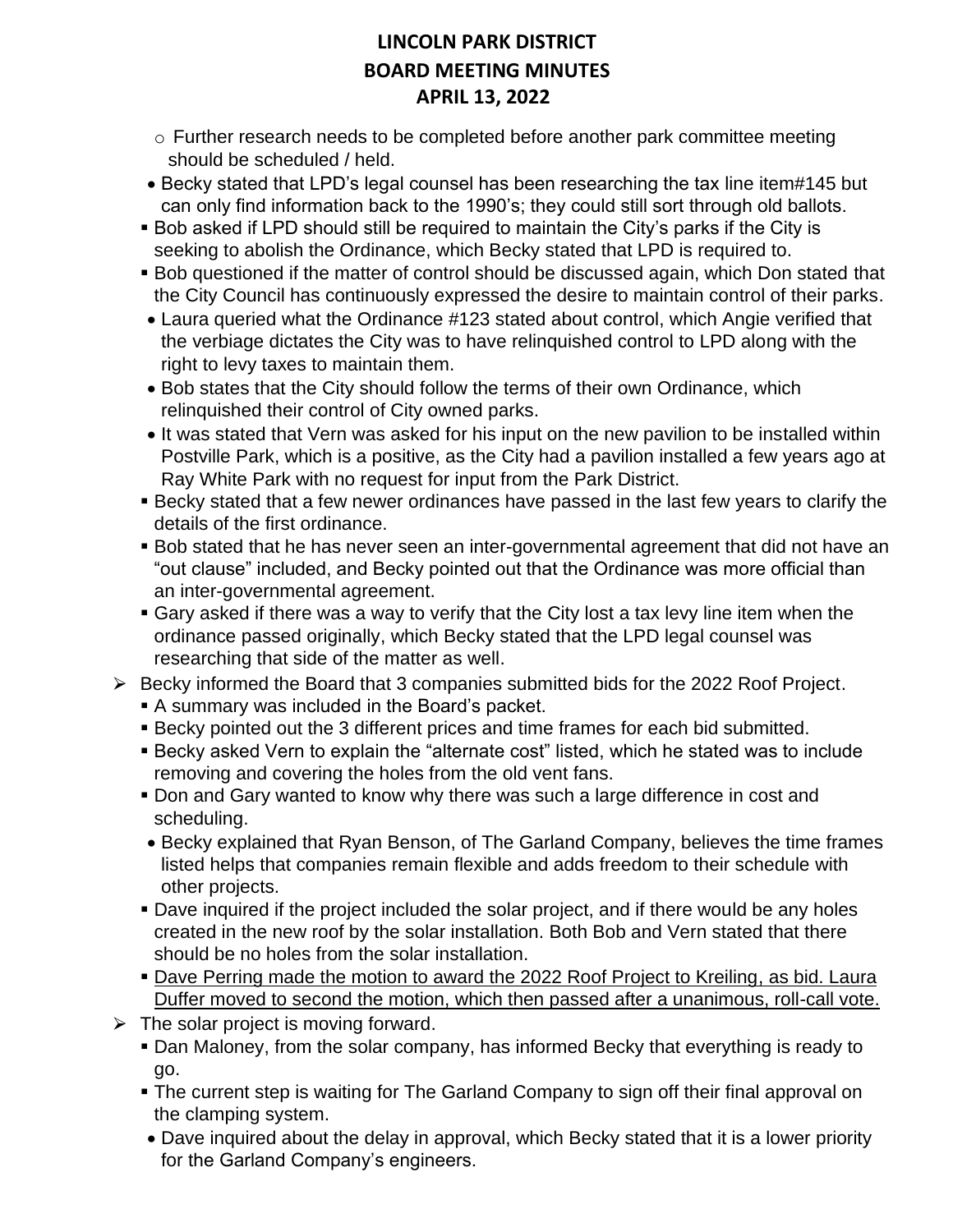- Becky did reach out to Ryan Benson, and he apologized for misunderstanding the solar project's timetable, he thought it was scheduled for the fall of 2022.
- Dan was updated on the status and asked how LPD's project would be affected if there was a further delay causing it to possibly wait until next spring for installation.
- Dan provided the solar contract for review, and assured Becky that if the project's installation was delayed until spring 2023, that the 2022 rates would be honored.
- $\triangleright$  The partnership with the Lincoln Memorial Hospital to redevelop Lehn & Fink park has begun with some preliminary designs created by Design Perspectives.
	- The designs are to be included in the official grant application from the Hospital's Foundation, which has a meeting May 17<sup>th</sup> to decide on the projects.
	- The Hospital offered to split the cost of the design fees 50/50, which are \$11,000.00.
	- The proposed design presents a more inclusive playground, pump track/skate park.
	- Photos were provided to also show a possible small pond and restroom facilities.
	- Gary asked if the design team was given carte blanche or a specific budget and specs?
	- Becky stated that Hospital wants to help revamp the park to be a great asset for Lincoln.
	- Gary expressed his concern on upkeep and future repair costs to an expensive park.
	- Angie stated that the master plan was reviewed prior to designing.
	- **Gary conveyed his desire to see this level of park installed closer to the downtown area.**
	- Dave agreed with Gary's concerns about the location and price.
	- **Becky shared her hope that this partnership will continue to grow in the future and** possibly offer more development potential for the community parks.
	- **Dave stated that his main concern is that future Foundation monetary assistance is not a** guarantee, and Gary agreed, adding the upkeep cost would solely fall on LPD.
	- Becky then shared with the Board that the Roof project was originally estimated to cost around \$360,000, and the accepted bid was \$125,000 less than the original estimate.
	- Ryan did suggest retaining a contingency fund of around \$20,000.00.
	- Becky also spoke with LCHS regarding the diamond usage, but as their board decided to install turf on both the diamond and football field, there is no longer a need to discuss an extended use of LPD's diamonds.
	- $\circ$  Part of the discussion included the information that LCHS plans to resurface their tennis courts and adding 2 more.
	- o Becky explained the OSLAD grant situation and LPD's plan to install pickle ball courts and sand volleyball.
	- oThe LCHS administrator stated that their plans could be amended to include pickle ball courts with their tennis courts as they had some unused space they were trying to fill.
	- o Becky requested the Board's permission to withdraw the OSLAD grant application, continue the plans to add sand volleyball, but terminate plans to install pickle ball.
	- oBecky cited the County's discussion about also installing pickle ball courts, and possibly a seasonal ice-skating rink, in Scully park.
	- o Becky stated that with the County and LCHS using their COVID funds, there is no reason to duplicate that service to the community.
	- o The money saved by not installing pickleball courts on LPD grounds, and the unused balance from the roof project, can be left in the Capital Improvement Fund and reallocated for the park project in the next fiscal year.
	- oThis fiscal year's budget allocated \$240,000 for the OSLAD grant project, of which the volleyball court was only budgeted for \$40,000.00 of that amount.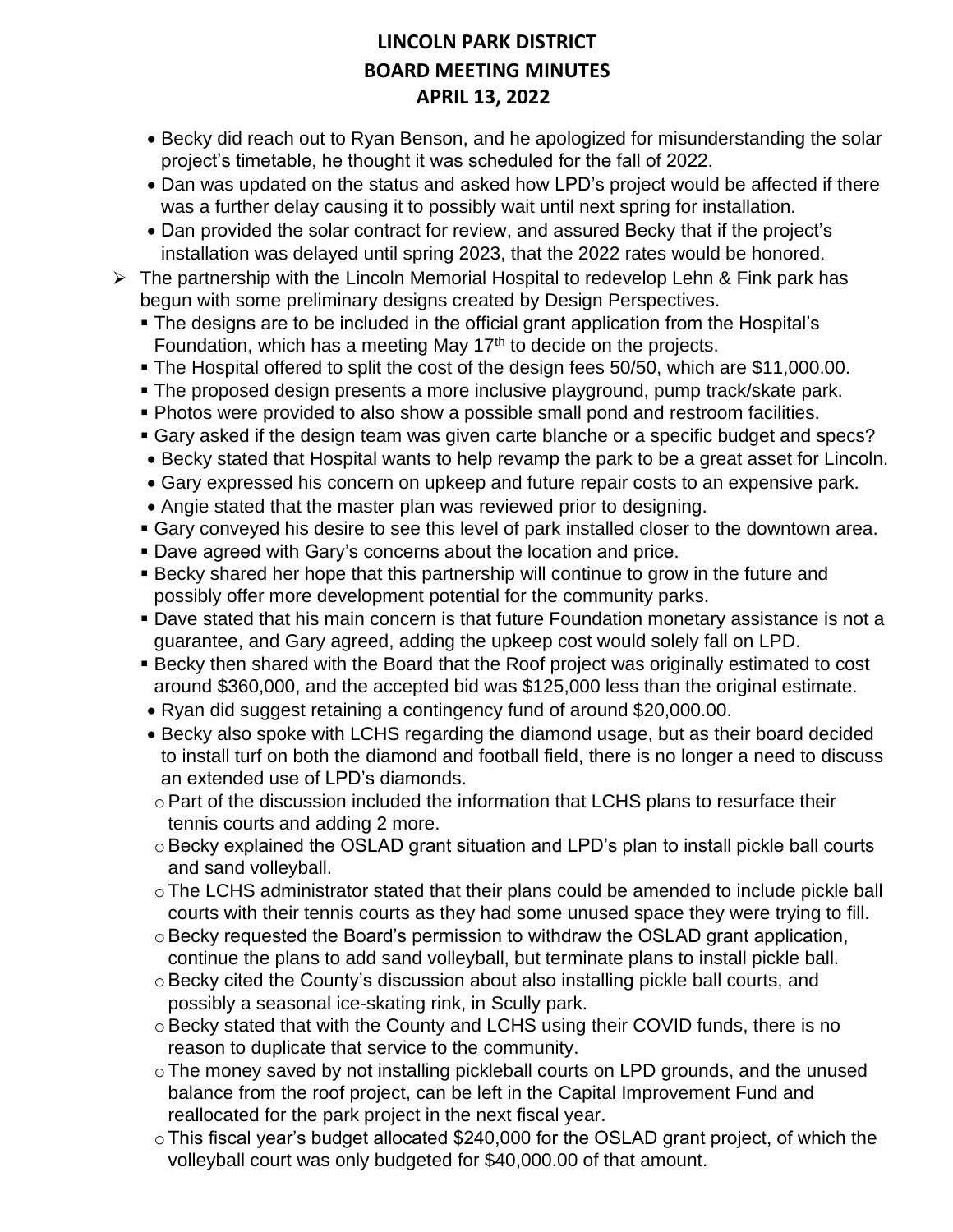- $\circ$  That leaves \$300,000 this year from the two (2) projects, which can be saved to fund next year's Lehn & Fink project cost, as \$100,000 has already been allocated for 2022.
- o Becky explained that Tod reported the OSLAD award process has been delayed due to the high number of submissions this year.
- o Gary Nodine made the motion to officially withdraw the Lincoln Park District's OSLAD Grant application for the 2022 Fiscal Year. Bob Thomas moved to second the motion, which then passed after a unanimous, roll-call vote.
- oLaura Duffer moved to proceed with the OSLAD Grant project portion, which pertains to the installation of sand volleyball courts on LPD grounds. Gary Nodine moved to second the motion, which then passed after a unanimous, roll-call vote.
- o Dave asked for clarification, and Angie stated that the balance of unused funds from those allocated for this year's projects will be saved in the Capital Improvement Fund, with the intention of using those funds in the next fiscal year.
- Laura inquired about the location of the planned sand volleyball courts, which Vern used the new aerial photos to discuss the location and potential alternatives.
- Becky informed the Board that Illinois American Water is available to excavate and remove the dirt when the project is ready to move forward.
- **EXECT FEAT IS EXECT FEAT THE PEAT THE PROCE THE CONVERGENCE FEATLE FEATLE IS EXECT** FEATLED Within the Lehn & Fink park upgrade project.
- The walking track would offer a 1/4 mile asphalt loop and the skate/pump track would be concrete.
- Included in the plans is a pavilion and restroom facility, for which locking systems have been discussed for the basic amenities provided within.
- Gary asked if the system would be part of the City sewer service, which Becky verified that it would be.
- As the Hospital starts their new fiscal year in September, the project can begin moving forward this year, with the hopes of not exceeding two (2) fiscal years.
- $\triangleright$  Creekside Nature Center will be greatly impacted by the closure of Lincoln College.
	- Bob and Dave inquired as to the location, which was explained by Don and Becky.
	- **EXECT SECT IS EXECT FEATURE:** Included upon the property and shared that the Boy Scouts use it for programs, as well as LPD was planning a collaboration for the summer of 2022.
	- Gary inquired about the annual financial burden potentially taking on the property would add to the LPD annual expenditures, which Becky estimated around \$6,000 for maintenance and stated that Dr. Campbell would be willing to negotiate a salary.
	- Laura queried if it would be worth it to mow and if Dr. Campbell would possibly be willing to work as an independent contractor, which Becky said that it could be discussed.
	- The Board agreed that they would like to know more about the possibility of the land being donated to the Park District, or the LPD Foundation. Becky will keep the Board informed of the discussion as it progresses.
- $\triangleright$  A little good news from the unfortunate closing of Lincoln College is a new potential application for the Maintenance Apprentice.
	- Angie also stated that more patrons have inquired about the possibility of re-extending the complex hours until 10:00pm, as it was pre-COVID.
	- **The Board agreed to rediscuss this topic in May.**
- $\triangleright$  Dave inquired if signage regarding patron behavior had been posted, which Becky stated that they were in process.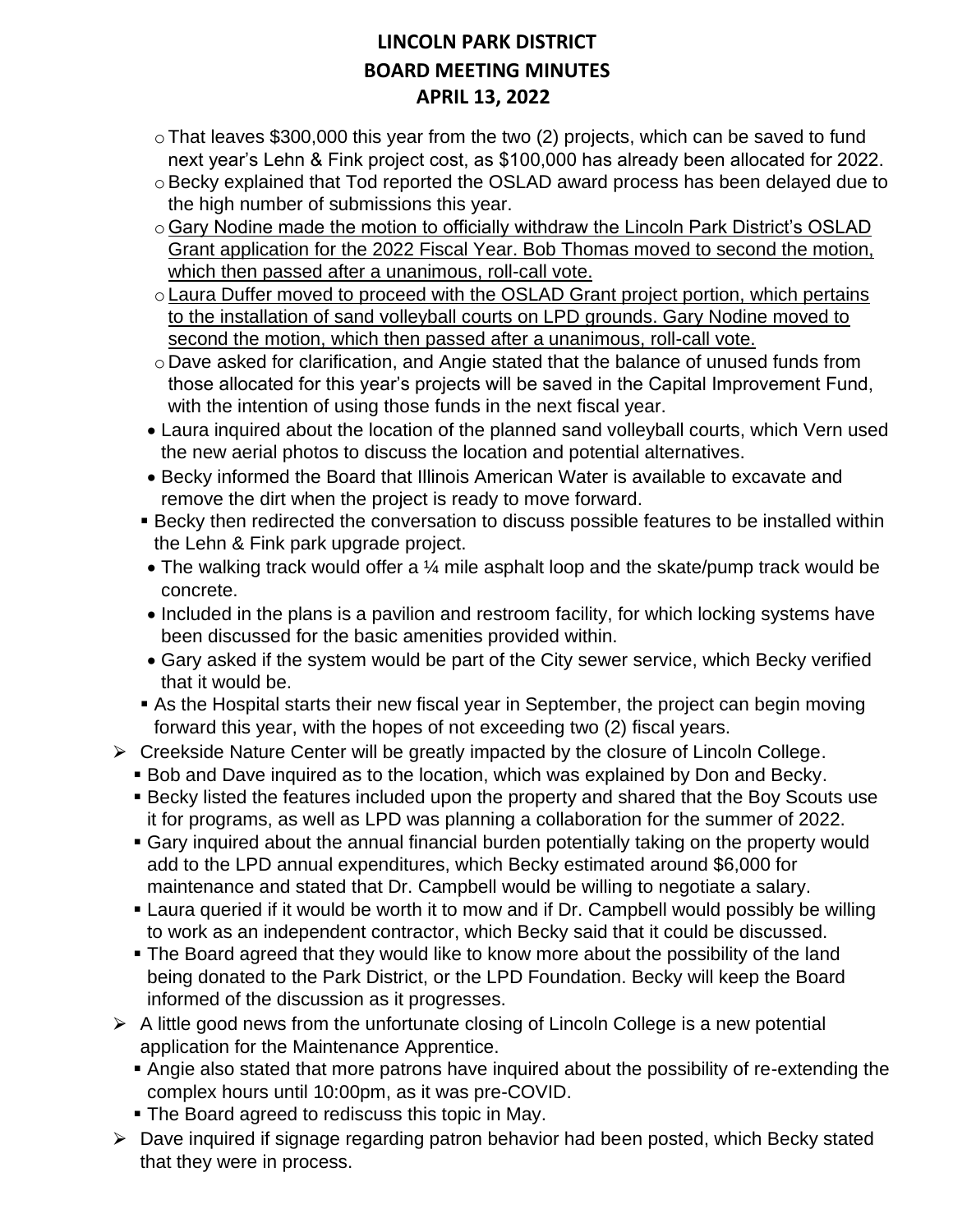#### **OPERATIONS REPORT – VERN HASELEY**

- Vern stated that the grounds have been rolled and fertilized.
- The shop's gator has had some issues and is being serviced at John Deere.
- The front gravel parking lots had more rock added. The north side, next to the high school, will also be re-rocked and LCHS has offered to help pay for that cost.
- John has helped with the mowing.

#### **PROGRAM REPORT – ALLISON BAKER**

**-** The open house went very well, we had 13 registrations for baseball, 41 for swim lessons, 3 pool passes were sold and 3 pool parties were booked during those hours. - Summer ball league registration has around 100 participants registered, and the online portion went well. The LCHS team helped with the skills assessment. I am working on making the schedules. The Tremont meeting went well. The Coaches should be contacting their team this week and some sponsors have already sent in their payments. The online calendar is working great for scheduling practices and games for our teams as well as the local traveling ones.

Upcoming programs include:

- Easter Basket delivery, which Becky's kids helped stuff eggs for that event. The numbers were down, but there were more Easter Egg hunts held this year than the last. - Spring's Nerf War is scheduled for this Friday. So far, about 20 kids have registered for

the event, but we hope for a few more. We are providing eye protection, the nerf darts, and obstacles for the war.

- There are approximately 10 programs planned for the summer, excluding the leagues, such as art camps, tumbling, cheer clinic, etc. Laura inquired about the Theater Camp, which Allison stated that she was in the process of confirming the dates.

- Women's & Coed Slow-pitch (not the 16" Chicago Style) registration opened today.

- Summer volleyball is being considered. Whether it is just open gym, or a more organized league has not yet been decided. The teams from the winter league thought they could have 10 teams play this summer.

- Adult Kickball will run from June to August.
- Concession workers have been hired and 3 of the 11 worked last year.

- The Health Department inspected the stands on Monday. Moriah is working to get the staff trained and stands stocked for the first tournament April 22<sup>nd</sup>-23<sup>rd</sup>. Becky stated that the food selection has been expanded this year.

#### **FITNESS MANAGER'S REPORT – JENNIFER PRATHER ready by Becky**

- Group Fitness class attendance for March was 940, which is up 59% from last year.
- The first week of April was free for non-members to attend any group fitness class.
- Virtual Memberships had a Squat and Wellness Challenge in March.
- Spring into Action went well, and Amanda helped coach the participants.
- The Senior group had a picnic on the  $18<sup>th</sup>$  and have planned another for June.
- The Health & Wellness event had 15 participants listening to the presentation given by Katie Davis. May will be the Physical Therapy department from the Hospital.
- The open house had about 12 people participate in the free class. A chance to win a free Personal Training session with Cody was a big draw.
- Rachel will be teaching Zumba for Kids this summer, and already has 4 registrations.
- The 5K race will be coordinated with the balloon weekend again and planning has already begun.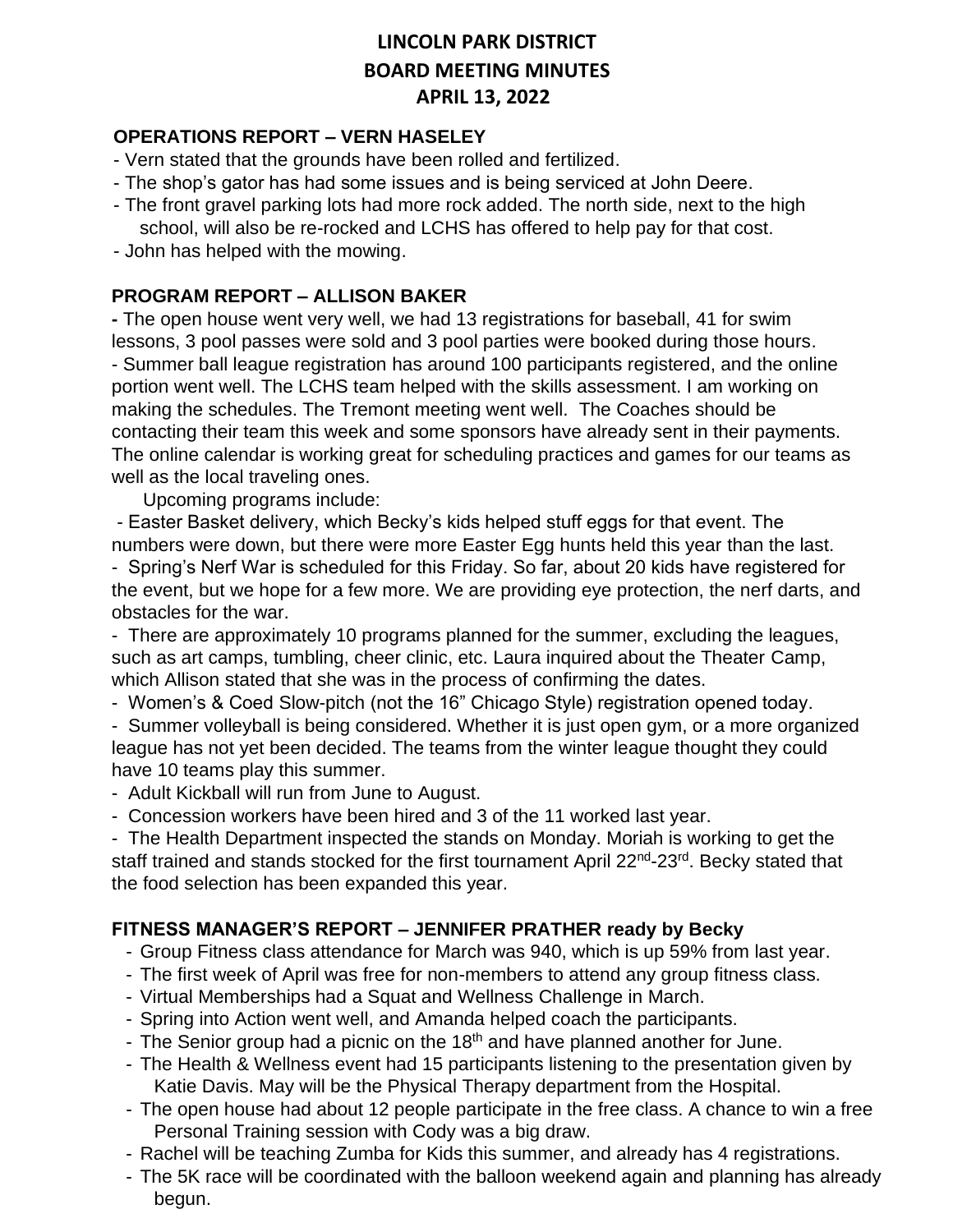- Alex successfully completed his internship and felt that he had grown his knowledge and experience in the business side of personal training.
- Jennifer is finalizing the June/July schedule.

### **AQUATIC CENTER – JENNIFER PRATHER read by Becky.**

- Lifeguards have been hired, a few more than last year.
- There will be a Jr. Lifeguard certification offered as well as the usual new and returning guard certification.
- Jennifer has begun cleaning out the guard room.

Don inquired about the Fourth of July Children's Parade, which Becky verified that she had planned on still holding the parade on the  $4<sup>th</sup>$  to avoid the Sunday Church traffic. Don asked if she had asked the Fire Department to participate at the end as usual, to which Becky stated that she had planned to do so. Laura asked about the other planned activities for the July  $4<sup>th</sup>$ Celebration, which are scheduled for July 3<sup>rd</sup>. Becky verified that the pool will be open from noon to 6:00pm, with games planned during that time, and a free popsicle for each patron. The events upon the grounds will start at 6:00pm, which will include a band and bounce houses so far. More activities will be scheduled.

Angie stated that Curtis Fox had stopped in the Administrative Office and inquired about the Foundation's next meeting. Gary and Don stated that a meeting needed to be scheduled. Becky informed the Board that she had recently been notified that the Foundation's legal counsel had passed, and that she was working with Clarence Barney to complete the required filings.

Becky announced to the Board that she did hear back from the Logan County Tourism Bureau regarding the grant that she had applied for. The Park District was awarded a \$500 grant. Vern stated that the road in Memorial Park needs to be added to the master plan. With the money saved by LCHS contributions to the cost of adding rock to the side lot, there may be some funds available to add some out at Memorial Park. The roads need to be replaced, and Vern was able to ask for a consultation from Mr. Cecil that worked on the Complex lot last year. Vern would like the Board to consider including road work in the budgeting process for next year.

### **CORRESPONDENCE: NONE**

#### **UNFINISHED BUSINESS:**

- A**.** Capital Improvements:
	- 1. Complex / Aerobic Room HVAC System: Running normally.
	- 2. Roof / Solar Project: See Director's Report.
- B. Aquatic Center:
	- 1. Vern plans on beginning to fill it after the first of May.
	- 2. Bodine installed the motors, they are just waiting on a valve before testing it.
- C. Parks owned by the City of Lincoln: See Director's Report.
- D. COVID: No News.

#### **NEW BUSINESS:** NONE

**EXECUTIVE SESSION:** NONE